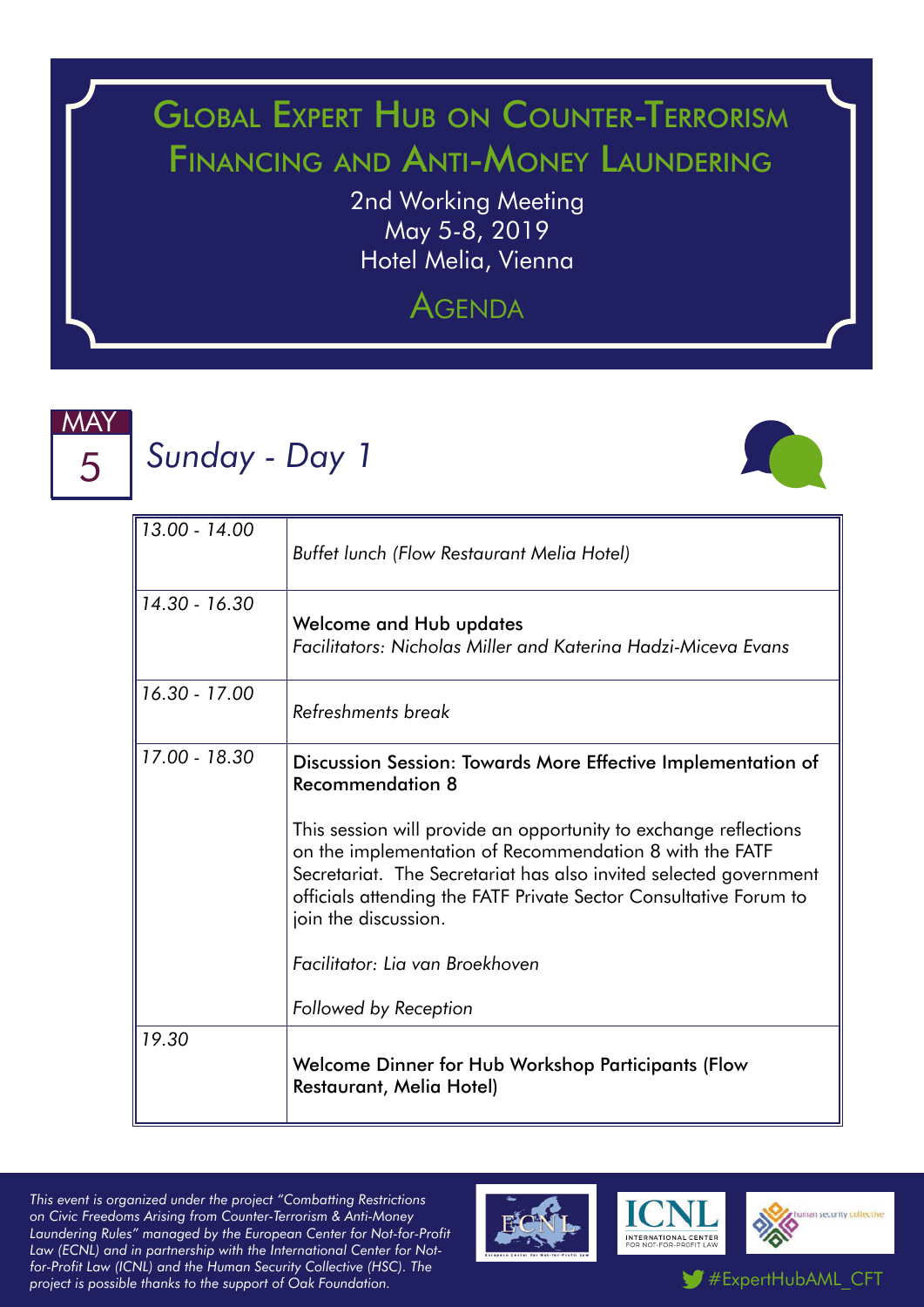### MAY *Monday - Day 2: Responding to Restrictions and Devising Engagement Strategies*

| $9.00 - 10.30$ | Discussion Session: New Trends and Restrictions Affecting<br><b>CSO<sub>s</sub></b>                                                                                                                                                                                                                                                                                                                                                                                                                                                          |
|----------------|----------------------------------------------------------------------------------------------------------------------------------------------------------------------------------------------------------------------------------------------------------------------------------------------------------------------------------------------------------------------------------------------------------------------------------------------------------------------------------------------------------------------------------------------|
|                | In this session, which will be led by the Senior Legal Advisor to<br>the UN Special Rapporteur on the promotion and protection<br>of human rights and fundamental freedoms while countering<br>terrorism, we will discuss findings and recommendations from<br>recent reports of the Special Rapporteur on the role of CT<br>measures in the closing of civic space.                                                                                                                                                                         |
|                | <b>Facilitator: Nicholas Miller</b><br>Presenter: Krisztina Husti-Orban                                                                                                                                                                                                                                                                                                                                                                                                                                                                      |
|                | <b>Background documents:</b>                                                                                                                                                                                                                                                                                                                                                                                                                                                                                                                 |
|                | Report of the Special Rapporteur on the promotion and<br>protection of human rights and fundamental freedoms while<br>countering terrorism on the role of measures to address<br>terrorism and violent extremism on closing civic space and<br>violating the rights of civil society actors and human rights<br>defenders                                                                                                                                                                                                                    |
|                | The Role of Measures to Address Terrorism and Violent<br>۰<br><b>Extremism on Closing Civic Space</b>                                                                                                                                                                                                                                                                                                                                                                                                                                        |
| 10.30 - 11.00  | Refreshments break                                                                                                                                                                                                                                                                                                                                                                                                                                                                                                                           |
|                | (Selected participants leave for FATF PCF consultation)                                                                                                                                                                                                                                                                                                                                                                                                                                                                                      |
| 11.00 - 13.00  | Knowledge Sharing Session: Debunking Myths and<br>Developing Successful Advocacy Strategies                                                                                                                                                                                                                                                                                                                                                                                                                                                  |
|                | We will discuss FATF-related justifications and arguments<br>governments use when proposing restrictive laws and how<br>to respond to them. We will also discuss sector responses<br>when governments begin to draft AML-CFT legislation<br>without informing or engaging with NPOs. Hub experts<br>will share experiences and strategize about what makes a<br>successful advocacy strategy to respond to restrictive laws<br>and opportunities for informed engagement in FATF-related<br>lawmaking process.<br>Facilitator: Jocelyn Nieva |
| 13.00 - 14.00  |                                                                                                                                                                                                                                                                                                                                                                                                                                                                                                                                              |
|                | Buffet lunch (Flow Restaurant Melia Hotel)<br>(Selected participants return from FATF PCF consultation)                                                                                                                                                                                                                                                                                                                                                                                                                                      |

*This event is organized under the project "Combatting Restrictions on Civic Freedoms Arising from Counter-Terrorism & Anti-Money Laundering Rules" managed by the European Center for Not-for-Profit Law (ECNL) and in partnership with the International Center for Notfor-Profit Law (ICNL) and the Human Security Collective (HSC). The project is possible thanks to the support of Oak Foundation.* The project is possible thanks to the support of Oak Foundation.

6



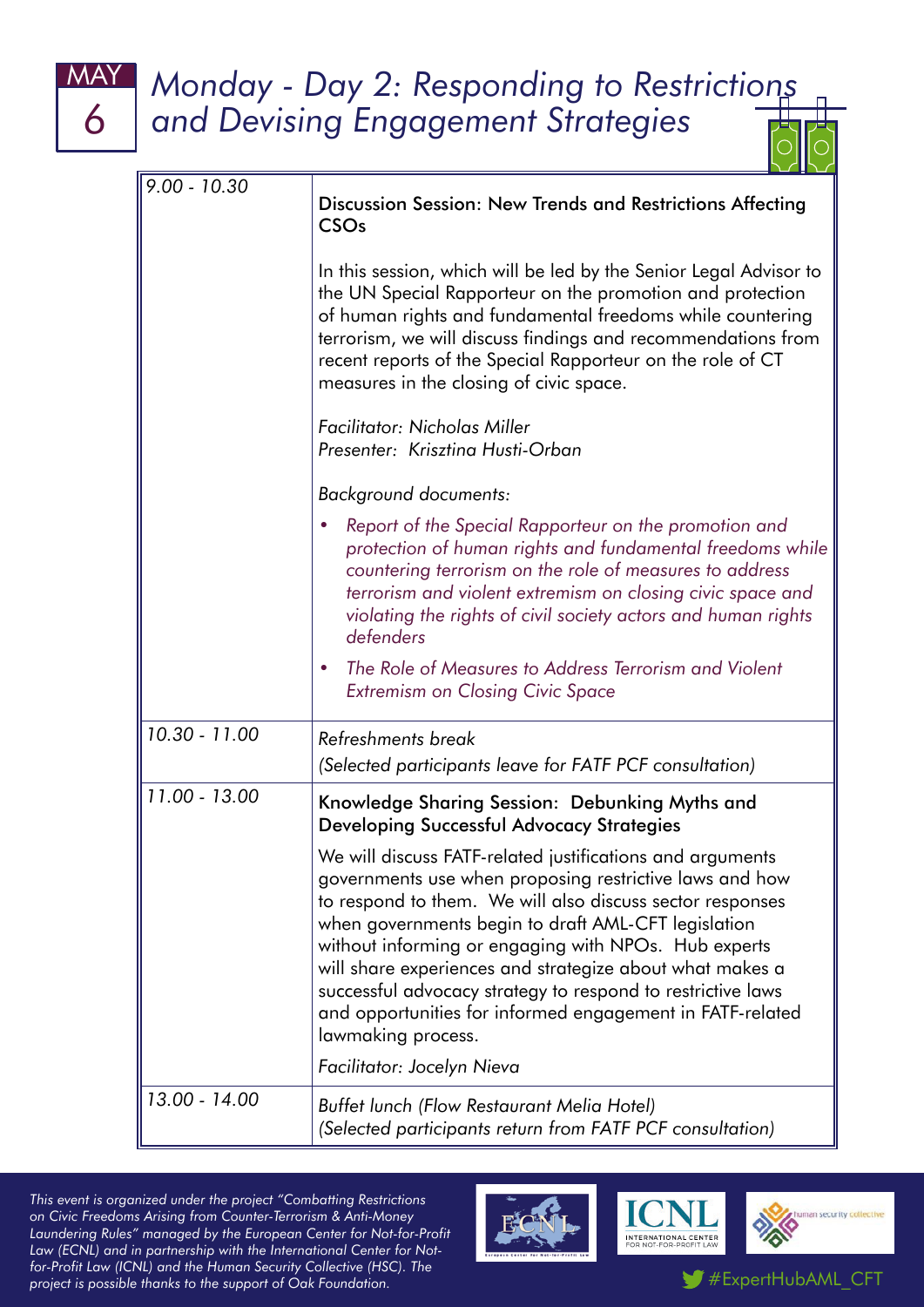| 14.00 - 15.30 | Knowledge sharing session: Developing Legal Counter-<br>Arguments                                                                                                                                                                                                                                                                                                                                                                                                                                                                 |
|---------------|-----------------------------------------------------------------------------------------------------------------------------------------------------------------------------------------------------------------------------------------------------------------------------------------------------------------------------------------------------------------------------------------------------------------------------------------------------------------------------------------------------------------------------------|
|               | We will discuss the process that NPOs can follow in order<br>to mount legal responses to restrictive FATF-related laws,<br>including gathering evidence and identifying legal arguments.<br>We will work on responding to sample restrictions; will draw<br>on the collective knowledge of Hub members to develop a<br>list of types and sources of evidence to support challenges<br>to proposed or enacted restrictions; frame legal arguments;<br>and identify good practice alternatives to typical restrictive<br>proposals. |
|               | Facilitator: Eszter Hartay                                                                                                                                                                                                                                                                                                                                                                                                                                                                                                        |
| 15.30 - 16.00 | Refreshments break                                                                                                                                                                                                                                                                                                                                                                                                                                                                                                                |
| 16.00 - 16.30 | Re-Cap from Day's Sessions and Any Outstanding Issues<br>Facilitators: Nicholas Miller, Jocelyn Nieva, and Eszter Hartay                                                                                                                                                                                                                                                                                                                                                                                                          |



*Tuesday - Day 3: Risk Assessment Strategies and De-Risking Challenges* \$



| $9.00 - 13.00$ | Knowledge Sharing Session: How to Best Affect the<br>Outcome of Your Country's Risk Assessment                                                                                                                                                                                                                                                                                                                         |
|----------------|------------------------------------------------------------------------------------------------------------------------------------------------------------------------------------------------------------------------------------------------------------------------------------------------------------------------------------------------------------------------------------------------------------------------|
|                | This session will take a deeper look at the risk assessment<br>process and discuss issues that have arisen in the experiences<br>of Hub members. Hub members will identify engagement<br>opportunities, discuss tools that would enable constructive<br>engagement and develop strategies for action.                                                                                                                  |
|                | Facilitator: Ben Evans<br>Refreshment break included                                                                                                                                                                                                                                                                                                                                                                   |
| 13.00 - 14.00  | Buffet lunch (Flow Restaurant, Melia Hotel)                                                                                                                                                                                                                                                                                                                                                                            |
| 14.00 - 15.30  | Discussion Session: the Impact of Bank De-Risking on<br><b>CSO<sub>s</sub></b>                                                                                                                                                                                                                                                                                                                                         |
|                | We will present the concept and drivers of de-risking, discuss<br>trends as they relate to CSOs, and examine the impact of<br>de-risking on the operational environment of civil society. We<br>will present the existing attempts on national level via multi-<br>stakeholder initiatives to resolve the de-risking problems, and<br>we will highlight what is being done on global level by the<br>Global Coalition. |
|                | Facilitators: Kay Guinane and Sangeeta Goswami                                                                                                                                                                                                                                                                                                                                                                         |

*This event is organized under the project "Combatting Restrictions on Civic Freedoms Arising from Counter-Terrorism & Anti-Money Laundering Rules" managed by the European Center for Not-for-Profit Law (ECNL) and in partnership with the International Center for Notfor-Profit Law (ICNL) and the Human Security Collective (HSC). The project is possible thanks to the support of Oak Foundation.* The project is possible thanks to the support of Oak Foundation.